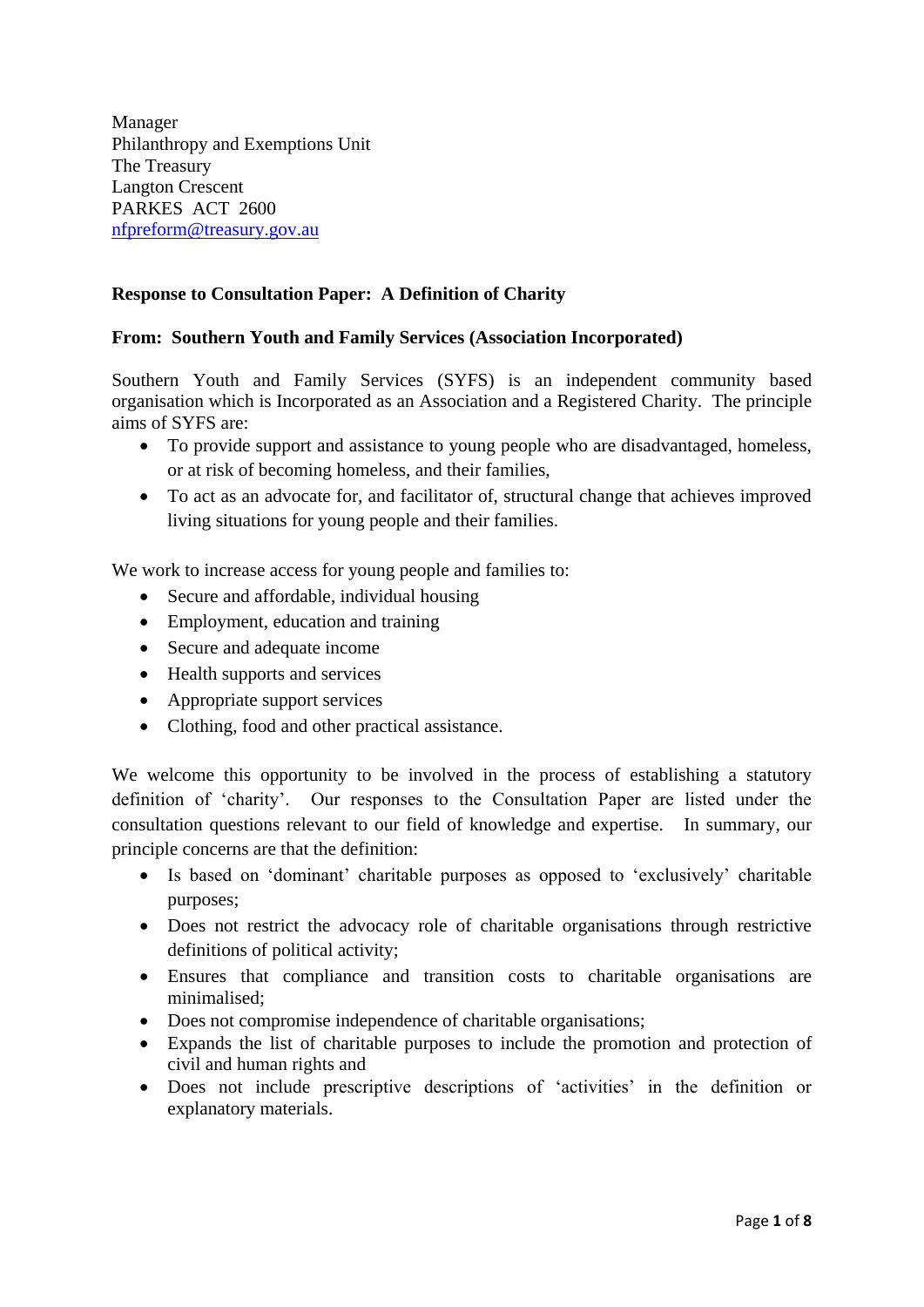1. Are there any issues with amending the 2003 definition to replace the 'dominant purpose' requirement with the requirement that a charity have an exclusively charitable purpose.

Yes. The 2003 definition of 'dominant purpose' is an important component of the overall workability of the definition. This current review of the definition of 'Charity' is underpinned by acceptance that flexibility is necessary to enable it to reflect changing societal expectations, social conditions and issues. Such flexibility is jeopardised with the exclusivity clause. Many charitable organisations have ancillary objects that may not fit neatly within the final definition. Examples may be an object that concerns promoting the health and wellbeing of employees. On its own this object would not qualify as a charitable purpose, but when it is the sixth object of an organisation whose dominant purpose is charitable, it is unnecessary to exclude the organisation on the basis of an ancillary purpose.

Many organisations have some ancillary or incidental purposes that similarly, on their own would not qualify under the statutory definition of charity, yet do not detract from the charitable purpose. When these are not the main purpose of the organisation, the risk to excluding the organisation from the benefits of falling within the definition of charity is an unnecessary risk.

2. Does the decision by the NSW Administrative Tribunal provide sufficient clarification on the circumstances when a peak body can be a charity or is further clarification needed.

Our answer to this question relates also to our answers to questions 12 and 13.

The NSW Administrative Decisions Tribunal finding that a peak body could qualify as charitable when it enhanced the long term viability of charitable organisations is only a part of the needed definitions that include peak body work.

Linked to the role of peak bodies, the definition of charity needs also to first include:

- The pursuit of human rights
- The ability to undertake individual and *systemic* advocacy
- The ability to engender public debate / discussions on issues relevant to charitable purposes and
- The ability to influence government policy, law and programs.

Peak organisations vary in their operations and have different primary objectives. Those whose primary objective is to engender participation from marginalised voices in public policy debate may or may not work to support the long term viability of charitable organisations, yet their purpose is consistent with the purposes of charity. The definition of charity needs to include additional clauses to the findings of the NSW Administrative Decisions Tribunal that recognise the peak role in advocacy as qualifying for charitable status.

In the consultation paper it is proposed that organisations need to have a charitable purpose, be for the public benefit and that there be a form of 'activity' test included in the criteria. We argue against activity criteria that would only allow advocacy, or 'political activity' to be an ancillary activity. Advocacy work could be a dominant activity in the pursuit of the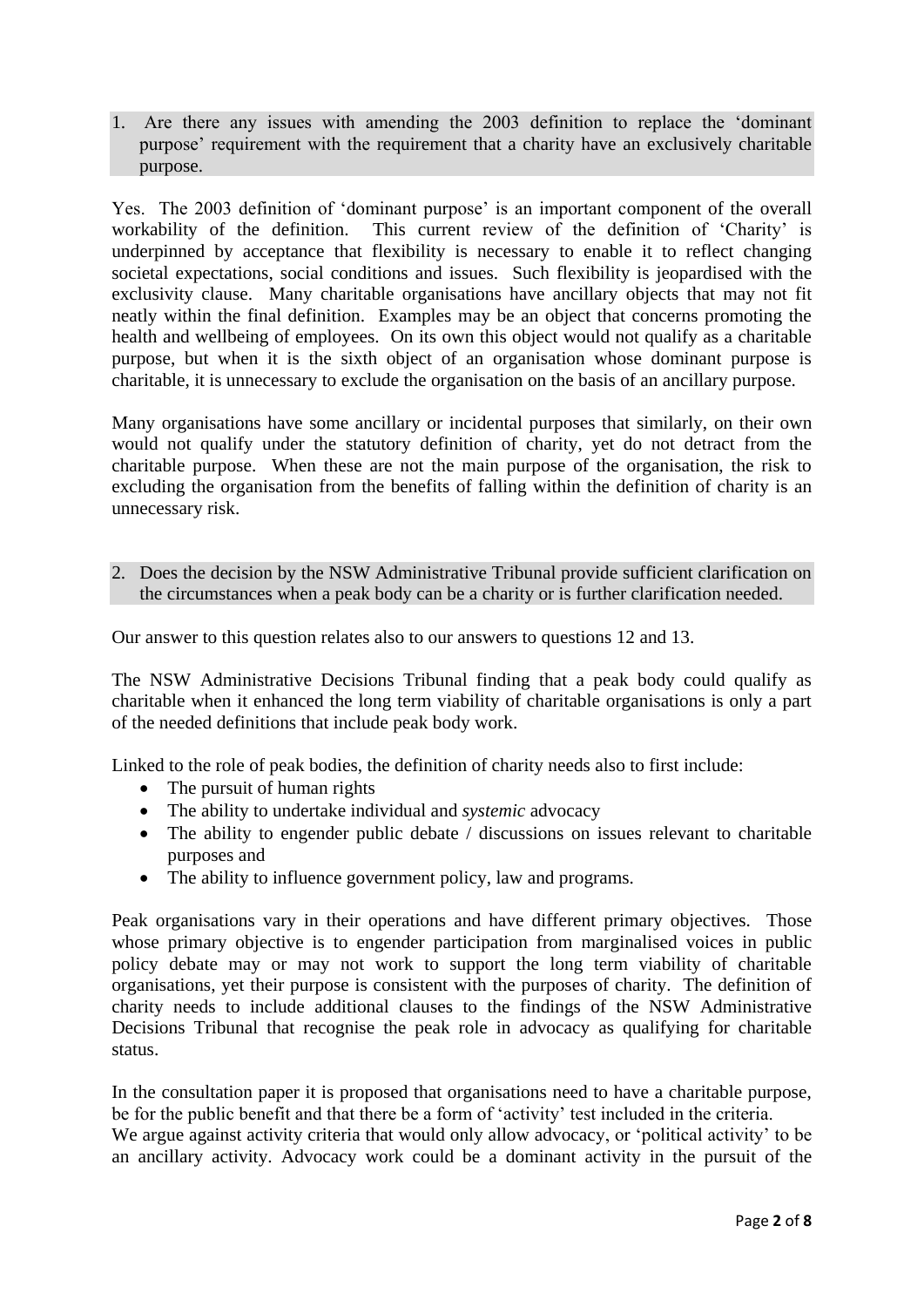dominant charitable aim, for example in addressing homelessness (the prevention and relief of poverty).

A peak organisation can be set up as the instrument for collective advocacy on systemic issues that impact on the 'clients' of charities. Examples have included peak roles in law reform, or in advocating improvements to the income security of disadvantaged people. Peak organisations have been instrumental, for example, in changing the rates of payment to pensioners to align payments to a calculation based both on CPI and on a percentage of average male earnings. Organisations such as ours would join a peak body whose dominant activity is collective advocacy on structural change to improve conditions for homeless young people. Such a peak may not necessarily work to enhance the long term viability of our organisation, but plays a crucial role in achieving an ultimately charitable purpose.

The definition of 'advancement' needs to be broadened to include protection, maintenance, support, research, improvement, *prevention* and enhancement. Once that is done, the advocacy / political activity role of peaks would qualify as 'prevention' and would be deemed a charity, providing the purpose and public benefit criteria were met.

3. Are any changes required to the Charities Bill 2003 to clarify the meaning of 'public' or 'sufficient section" of the general community?

We would agree with the Board of Taxation's Review of the Bill in its recommendation for clarity around 'sufficient section" of the public clause. Particularly, that it be defined as not numerically negligible when compared with the size of that part of the community to whom the purpose would be relevant. This clarification should be ample to allow for the establishment of charities for people suffering rare conditions, or living in very isolated communities, or experiencing social issues that are significant but not frequently occurring. This is also pertinent to the inclusion of the pursuit of Human Rights as a charitable purpose. An organisation established to promote the Human Rights of a sub-group in Australia may be operating for the benefit of a very small section of society, but the purpose is no less significant due to the low numerical count.

4. Are changes to the Charities Bill 2003 necessary to ensure beneficiaries with family ties (such as native title holders) can receive benefits from charities?

Yes. We support modifications being made to take into account circumstances when it would be appropriate to recognise an institution as charitable even though its beneficiaries are related. The complexity of cultural issues surrounding understandings of 'community' and 'family' in Aboriginal and Torres Strait Islander cultures need to be considered in this review. This may be a broader issue than Native Title and Land Rights holders and we trust the ATO will consult with the relevant expertise in Indigenous communities to appropriately clarify this clause.

5. Could the term 'for the public benefit' be further clarified, for example, by including additional principles outlined in ruling TR 2011/D2 or as contained in the Scottish, Ireland and Northern Ireland definitions or in the guidance material of the Charities Commission of England and Wales?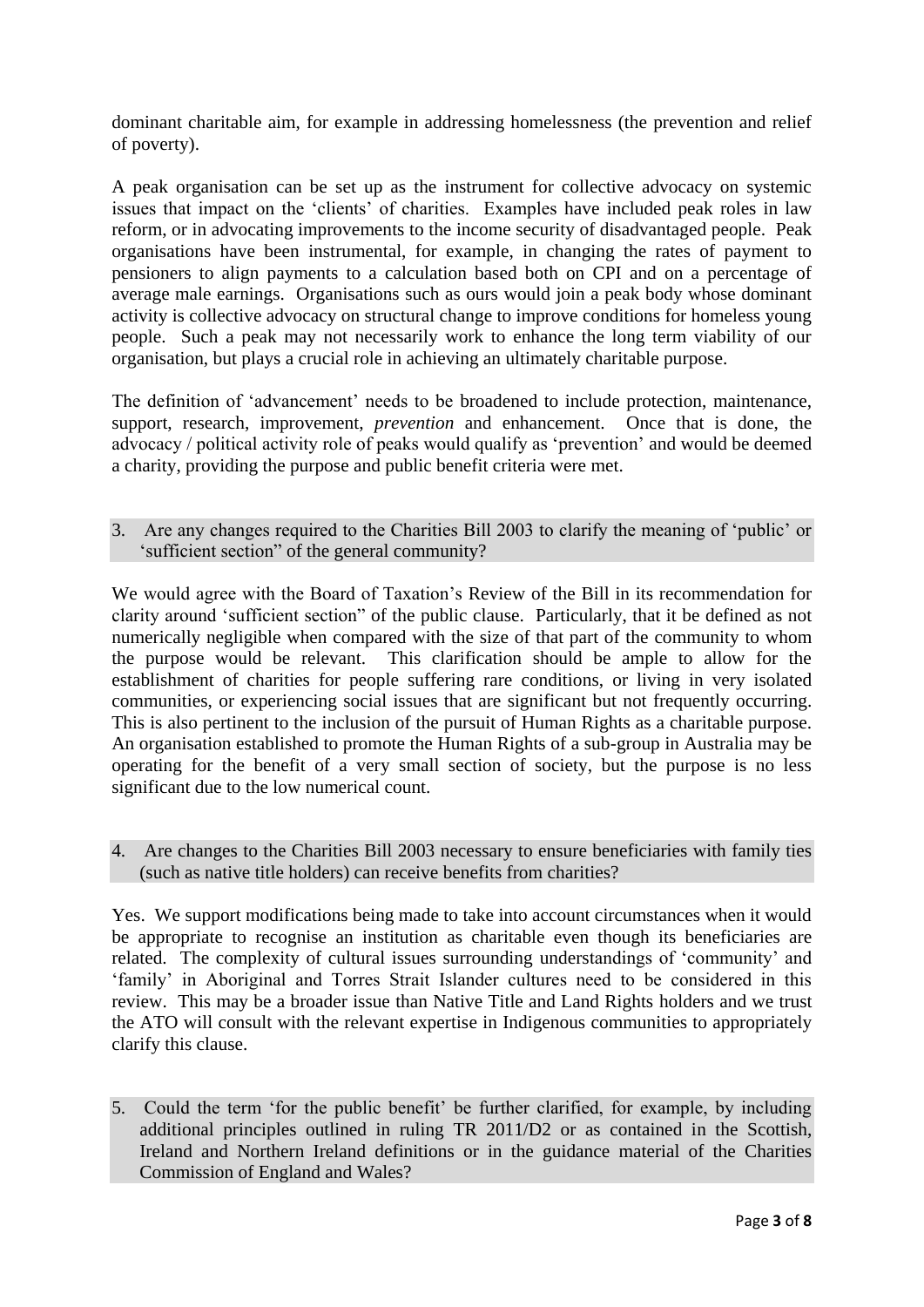The legislation should remain in the realm of general principles of public benefit to guide the decision made on a case by case basis.

The Ruling TR 2011/D2 provides some valuable guidance around the inclusion of an altruistic, social value or utility intent. We do not agree that the indicators of benefit should include the 'structures' of an organisation. This could represent over-involvement in defining how an organisation operates. The structures of an organisation are an organisation's prerogative. Adequate requirements are contained in the regulations covering the registration of the legal entity of an organisation.

6. Would the approach taken by England and Wales of relying on the common law and providing guidance on the meaning of public benefit, be preferable on the grounds it provides greater flexibility?

As above.

7. What are the issues with requiring an existing charity or an entity seeking approval as a charity to demonstrate they are for the public benefit?

The current presumption of public benefit for only the first three Heads of Charity is an inconsistent approach to different types of charities. A public benefit test applied to all categories would be preferable if first:

- The Definition of Charity states that the entity must have a dominant charitable purpose (not exclusive);
- The list of recognised charitable purposes is expanded;
- Individual and systemic advocacy is recognised within the definition and is not limited to being an incidental or ancillary function;
- The definition of 'advancement' includes: protection, support, research, improvement, *prevention*, promotion and enhancement;
- Self-evident public benefit is recognised through a simplified process;
- Disqualifying clauses are explicit.

Then, the process of proving public benefit for existing charities as they transfer registration to the ACNC would need to:

- Make reference to existing organisational documents, such as the Annual Report and Constitution as the primary sources;
- Be straightforward, based on broad principles of public benefit and a check against disqualifying criteria;
- Ensure that organisations are not required to catalogue all activities across the organisation to assess whether incidental or ancillary activities meet the public benefit test;
- That compliance costs are minimalised through a one-off initial test followed by selfassessments;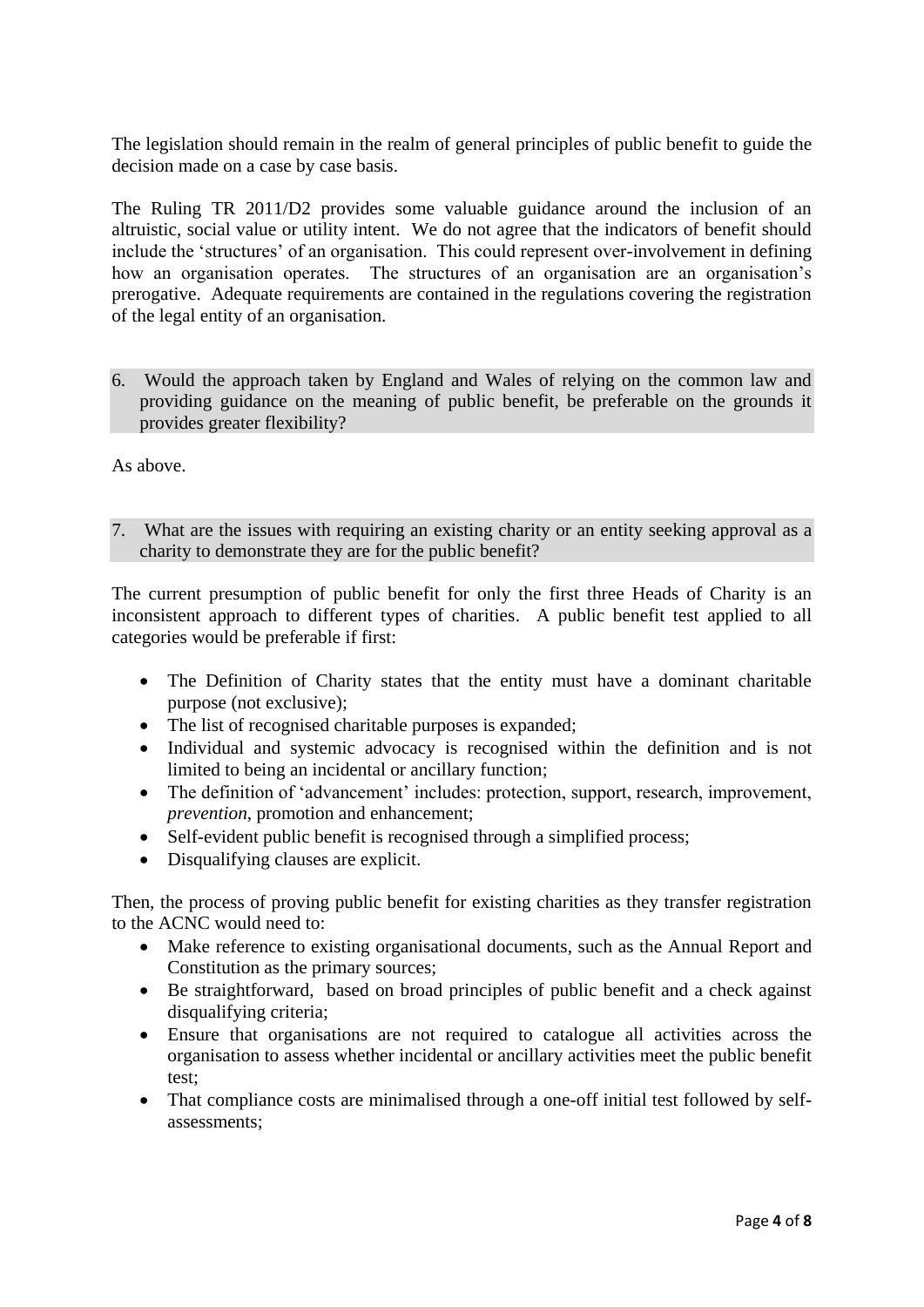8. What role should the ACNC have in providing assistance to charities in demonstrating this test, and also in ensuring charities demonstrate their continued meeting of this test?

The first presumption is that the test should be reasonably simple, in plain English and devoid of unnecessarily onerous calculations of activity or objects. The ACNC has a role as the regulator and educator/support and these two need not be incompatible, as demonstrated by Fair Trading NSW which, for example, regulates the legal status of, e.g. incorporated associations, whilst at the same time provides facts sheets, model rules, phone advice and community education services.

Smaller charitable organisations will not have the funds for legal advice to assist in complying with the test, nor would it be a good use of their charitable funds. Reference to existing organisational documentation such as the Constitution and Annual Reports should be part of the test and may suffice for the more self-evident purposes and organisations. As mentioned previously, the test should not contain requirements to catalogue activities against distinct criteria, which would create enormous compliance costs for multi-purpose or larger organisations.

9. What are the issues for entities established for the advancement of religion or education if the presumption of benefit is overturned?

Entities for the advancement of religion would be subject to the same tests as those currently without the presumption of benefit, for example, a not-for-profit incest counselling service, a community neighbourhood centre, a peak organisation or a community legal centre. This would be a fairer system. It is not evident to many sections of the public why the advancement of religion is presumed to be of benefit whereas supporting victims of incest is not.

10. Are there any issues with the requirement that the activities of a charity be in furtherance or in aid of its charitable purpose?

Again this relates to use of 'dominant' rather than 'exclusively' charitable purpose. It also relates to the definition of 'furtherance or in aid of' in that 'prevention' is a concept needing to be included. Activities that are part of strategies to prevent poverty may not appear as activities that appear to directly 'relieve' poverty. Such activities will further the charitable purpose, providing that the charitable purpose is inclusive of prevention.

The *Word Investment* decision has made clear that a charity can undertake activities that are unrelated, or not intrinsically charitable, so long as those activities are in furtherance of its charitable purpose. This is consistent with a 'dominant' charitable purpose approach.

Some activities of charities will not in themselves appear 'charitable', such as back office functions, establishing administrative 'shared services' branches or constructing an administration block. These activities would appear to be acceptable under the 'furtherance or in aid of' clause.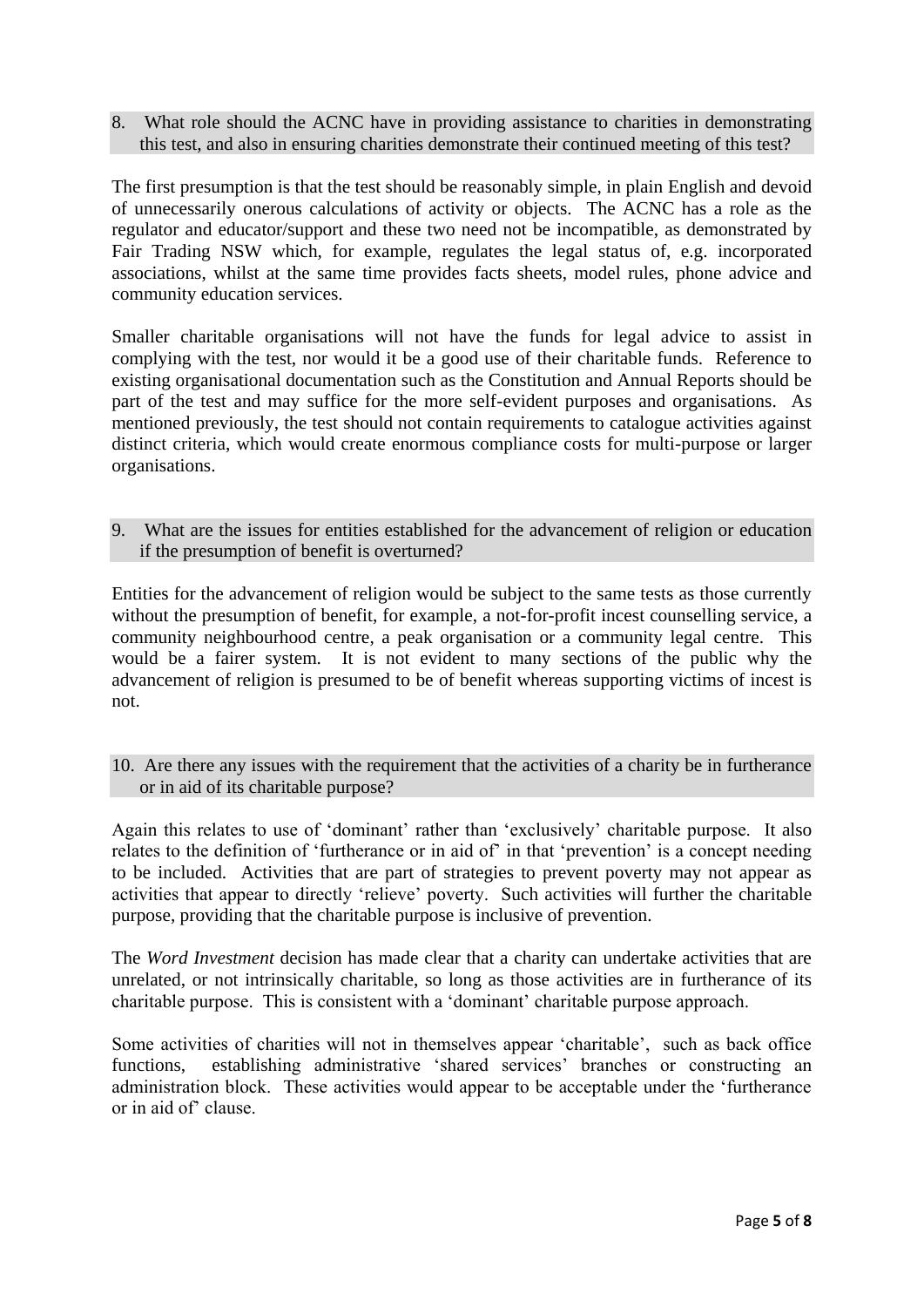In assessing this requirement, it would be preferable for the ANC to be attempting to identify activities that fall within the 'disqualifying' criteria, rather than assessing all activities in a complicated cataloguing compliance regime.

## 11. Should the role of activities in determining an entity's status as a charity be further clarified in the definition?

No, for similar reasons as outlined above. The principle consideration should be the purpose of the charity and its public benefit. The nature of activities is not an easy or good indicator of whether it is charitable or not. As mentioned above, activities listed by an organisation such as back office functions or shared services further the charitable purpose, but in themselves do not appear charitable. Social Enterprise activities when broken down appear very similar to commercial activities, yet when they meet the not for profit provision and are established to support the charitable purposes of an organisation or organisations they should not impact on the charitable status, as found in the *Word Investments decision.* It is the underlying purpose of the activities that is key not the specificity of the actual activities.

## 12. Are there any issues with the suggested changes to the Charities Bill 2003 as outlined above to allow charities to engage in political activities:

Yes. The statutory definition could define the disqualifying activities but complications arise in prescribing either in the statutory definition or the explanatory material guidance on acceptable political activities, such as how to engage with political parties.

Charities must not be government instrumentalities. Their independence of government enables them to have a voice on policy and legislation that may be contrary to the political line of the government of the day. Thousands of charities currently engage in political activity such as influencing public opinion, advocating for individuals to government authorities, advocating for systemic changes in policies and programs, lobbying Governments and other political parties and raising debates in the mass media. These organisations promote and further a civil and democratic society.

Charities that provide social welfare services, for example, have unique and valuable knowledge of the impacts of social policy, laws and programs on individuals. This knowledge is critical to processes to improve the outcomes for disadvantaged or vulnerable people and needs to be included in policy making processes. Charitable organisations also play a significant role in prevention of hardships. For example their activities are not only geared to addressing the effects of personal or family crisis, but also to preventing such crisis in the future through systemic change.

With an adequate definition of Charitable purposes, these activities form part of acceptable strategies to pursue the charitable purpose. Entities must pass the public benefit test and meet the requirement that their dominant purpose is charitable. The primary test for whether an organisation can engage in political activity is whether it furthers and is in aid of its dominant purpose. Beyond that, apart from restricting *partisan* political purposes it is not necessary to single out advocacy / political activity for special legislative treatment.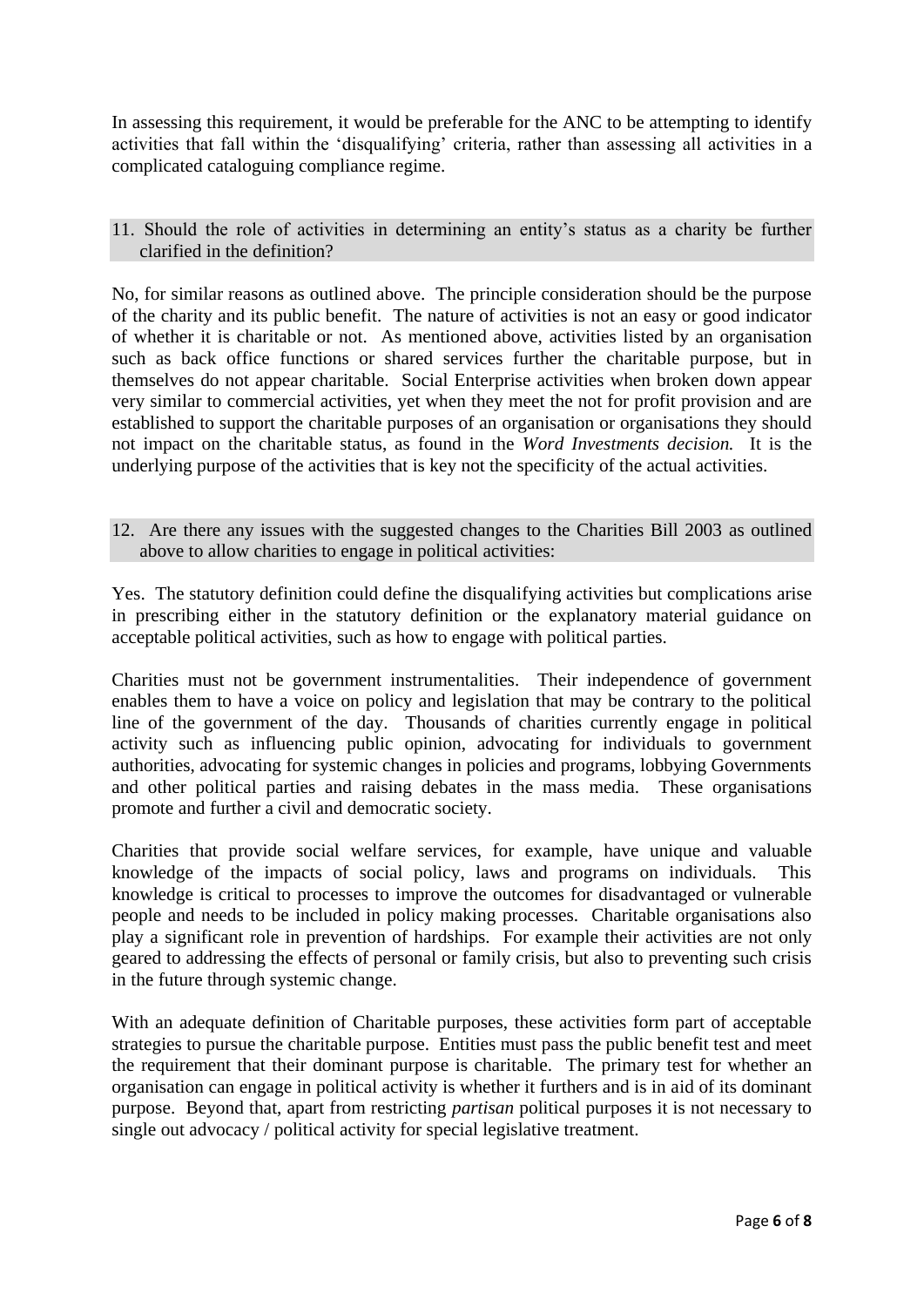We argue against prescribing acceptable political practices in guidance materials. Our main concern is that a government instrumentality would be prescribing how government can be influenced or the processes that can be used and that there is an apparent conflict of interest in that level of control.

As argued previously, advocacy may be more than an ancillary or incidental purpose of a charity. For example, some instrumentalities may be established to undertake collective advocacy on behalf of charities or charitable consumer groups may have as their primary purpose changing policy or legislation that negatively impacts on their members.

Beyond making explicit that charities cannot use their charitable resources (property or personal) for the promotion of a political party or candidate, further regulation is not necessary.

13. Are there any issues with prohibiting charities from advocating a political party, or supporting or opposing a candidate for political office?

We agree with providing a disqualifying clause pertaining to promoting a political party or candidate publically or externally to the organisation. Internally, individuals or groups of individuals associated with the organisation have their democratic right to advocate for a political party and to undertake activities in the public realm as individuals.

However, on occasions, some charities may face dilemmas under this clause if it includes not 'opposing' a political party or candidate. From time to time, in Australia, a candidate or party may arise that is contrary to a charity's core values, such as anti-discrimination. When this occurs, the charity needs to be able to participate in public debate on the issues and will attempt to influence public opinion. It could be a fine line between when this is opposing a candidate / party or a party neutral stance.

- 14. Is there any further clarification required in the definition on the types of legal entity which can be used to operate a charity?
- No. The provisions under the Charities Bill 2003 are adequate.
- 15. In the light of the Central Bayside decision is the existing definition of 'government body' in the Charities Bill 2003 adequate?

The explanatory materials need to include local government as a government body.

Charities that have contracts with governments to provide services are not controlled by government even if aspects of the service delivery are regulated by government. The independence of charities from government is important and not compromised by being in receipt of government funding.

For tax and charity purposes it is important to clarify the meaning of 'partnership' with government or other non-charity entities. Public policy is promoting the use of partnerships with businesses and the term 'partnership' is frequently used between government and non